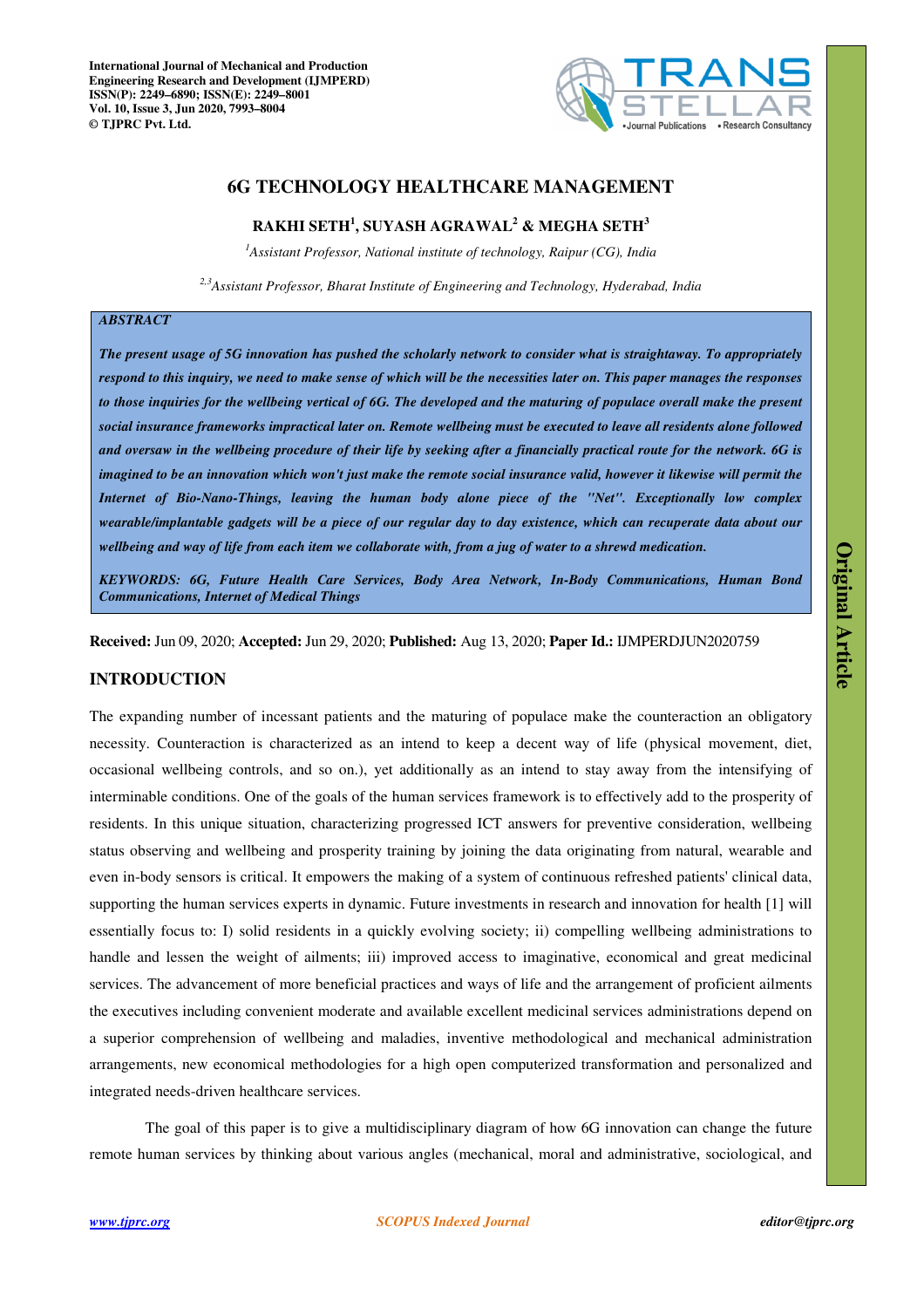so forth.). 6G is viewed as a full and inescapable network texture which permits to get many/all the required data from people (sound and not), from how much water he/she has flushed in a day (for example from sensors on the container, or somewhere in the vicinity) to the initiation of on request wellbeing registration (for example by initiating sensors onto/into the body).

The paper is composed as follows: Section I gives an outline of the principle patterns of future research ventures for wellbeing; in Section II the new client needs are introduced by giving a few measurements on constant infections and maturing, while Section III reports the primary highlights of things to come remote social insurance administrations. A short review of the key components of 6G is given in Section IV to present how 6G innovation can change the social insurance framework. Area V centers on a portion of those 6G correspondence innovations that are required to be the future social insurance administrations empowering agents. Difficulties on security and protection, specialized, moral and administrative angles are accounted for in Section VI, while a multidisciplinary sway assessment is introduced in Section VII. Finally, ends are attracted Section VIII.

# **NEW USERNEEDS**

Over the most recent 50 years, life possibilities have prompted a rate increment of over 64s and by 2020 there will be more 60-year-olds than kids under five. Italy positions in second situation on the planet for life span, after Japan [2] and the transitory wonder just mostly figures out how to hinder the elements of the dynamic maturing of the populace. This impressively influences the Health and Welfare framework: the steady increment of the old and the upgrades got in the future of a patient lead to a developing number of ceaseless patients after some time. The pace of ceaseless degenerative sicknesses increments with the age of the populace: considering individuals matured 55-59, 53% experience the ill effects of an incessant malady, while for the more than 75-year-old the rate arrives at 85.3%. In Tuscany area, there are practically 1.5 million of constant patients, equivalent to 40.1% of the populace (Italian normal is 39.9% in 2017). Additionally, given the developing number of individuals who have more than one incessant sickness than the individuals who just have one, the most regular interminable condition is comorbidity (20.3%). It is presently important to confront this issue with an alternate point of view, increasingly arranged to the general clinical intricacy of the individual, as opposed to the administration of individual pathologies. Contrasted with 2018, there are around 20000 increasingly ceaseless patients in Tuscany and this converts into a more noteworthy duty, particularly by nearby administrations, in the day by day the executives of the sickness [3]. Client focused wellbeing observing is usually utilized in human services and has increased across the board fame by encouraging wellbeing support and overseeing incessant conditions [4] and empowering individuals to add to their prosperity and wellbeing [5]. The WHO Global Observatory for E-Health has led three worldwide reviews on the worldwide spread of e-Health (in 2006, 2011 and 2016). It has become progressively certain that general wellbeing inclusion (UHC) can't be accomplished without eHealth support. Various nations have revealed in any event one mHealth activity (83%).

## **FUTURE WIRELESS HEALTHCARESERVICES**

The future social insurance framework should manage an expanding number of interminable patients and the absence of clinical assets to meet patients' consideration needs. This makes the reception of ICT essential for the anticipated wellbeing administrations. Concentrating on observing the wellbeing status of the patient experiencing different constant infections, the chance of a continuous estimation of some wellbeing pointers and the evaluation of the general status of the patient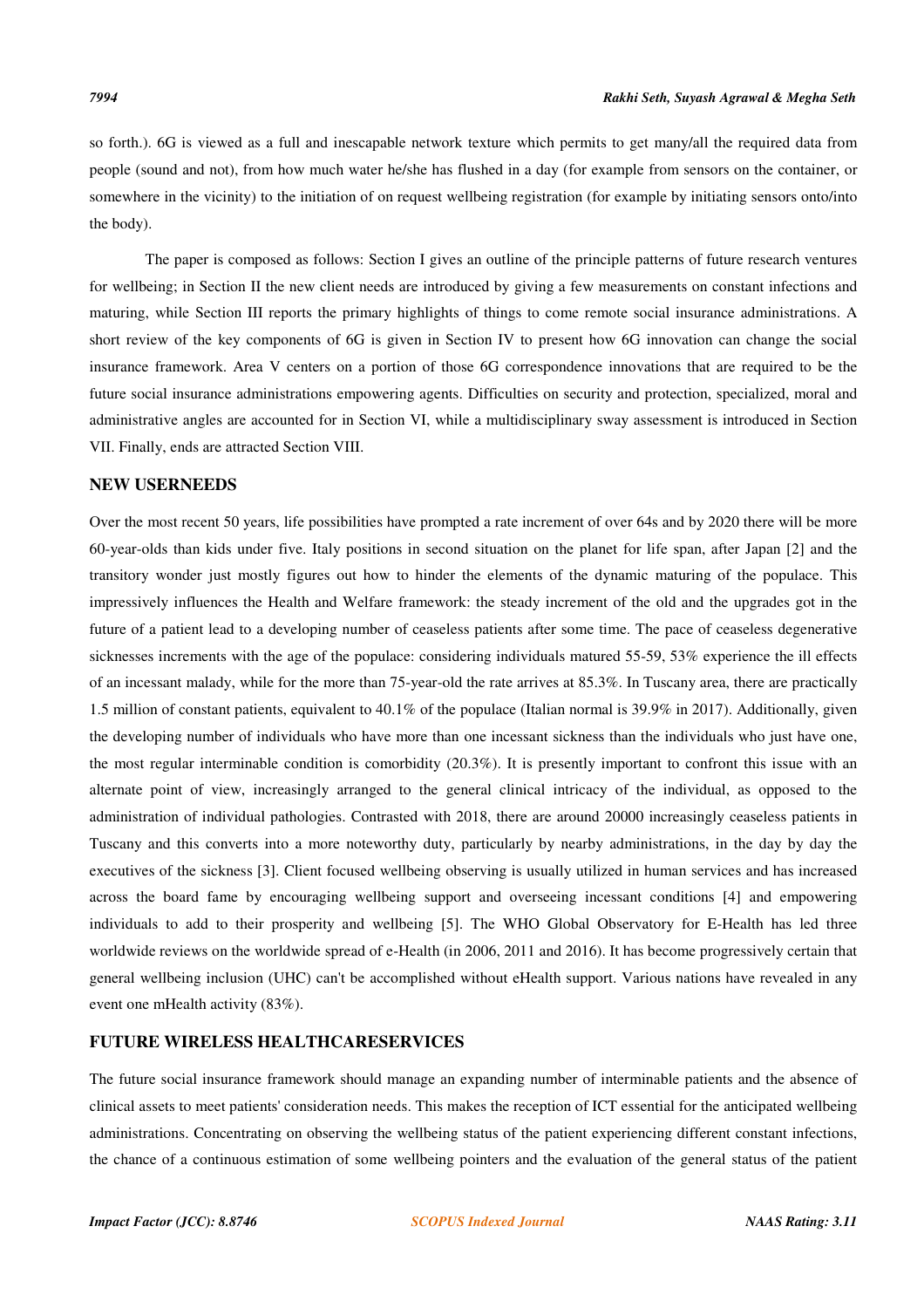joined with the consequently sharing of the obtained clinical information among all the individuals from the consideration group is of central significance for customized the board of the patient wellbeing.

Accordingly, earlier recognizable proof of the potential wellbeing hazard and back to back arranging of proper activities, for example, adjustment and the executives of treatment or calendar of extra tests, will profit by the incorporation of creative innovative devices in wellbeing conventions and authoritative models. 6G can be viewed as the empowering innovation for the future remote social insurance administrations, which can't be cultivated effectively without the utilization of explicit ICT frameworks.

## **Main Features of Future Services**

These days, general wellbeing divisions are confronting a huge advancement in every case increasingly centered around the combination of the heterogeneous characterized human services pathways from a calculated point of view as well as from a methodological stance through the upgrade of administrations and the sending of IoT (Internet of Things) arrangements and heterogeneous sensors [6].

Basically, yet not restricted to, in the essential social insurance the exertion is to put the patient at the focal point of the consideration pathways breaking down a particular infection as well as the general patient's wellbeing status and the whole condition around him/her.

Ideas, for example, "One Health" take the shape from the thought that individuals are remembered for an all around characterized biological system that unavoidably sway on individuals and their wellbeing status [7].

So as to appropriately handle the wellbeing challenges brought about by the general condition in every case progressively effective IoT administrations and sensors for clients and biological system examination are required. In such situation, 6G finds the opportunity to be the cornerstone and to be problematic in the human services area in view of its greater dependability and security.

## **Future Services**

Future administrations will go towards a clinical science that will consider the person all in all framework and doesn't separate the clinical divisions. Actually, the treatment of an organ or a malady consistently includes way of life, including mental passionate and even natural parameters. Person is viewed overall framework comprising of body and mind, and the individual wellbeing doesn't only depend on the strength of the working of a solitary organ.

As indicated by this new all-encompassing worldview of the evaluation of the wellbeing status of an individual, the checking of all the wellbeing markers isn't simple. The selection of cutting edge sensors both inside and on the body for a consistently on and portable control is required. This requires an inescapable, dependable, protected and adaptable "connective tissue" which might be spoken to by 6G innovation.

Future e-wellbeing administrations dependent on the propelled checking of patients including fundamental sign, explicit wellbeing markers, physical action, mental perspectives, general condition (various information sources) can essentially improve the arrangement of customized social insurance by: I) facilitating the advancement of new and proficient exceptionally adjustable models of care; ii) empowering a precise and dynamic meaning of care needs; and iii) distinguishing the most appropriate wellbeing administration for every patient, helpfully supporting and directing the human services experts.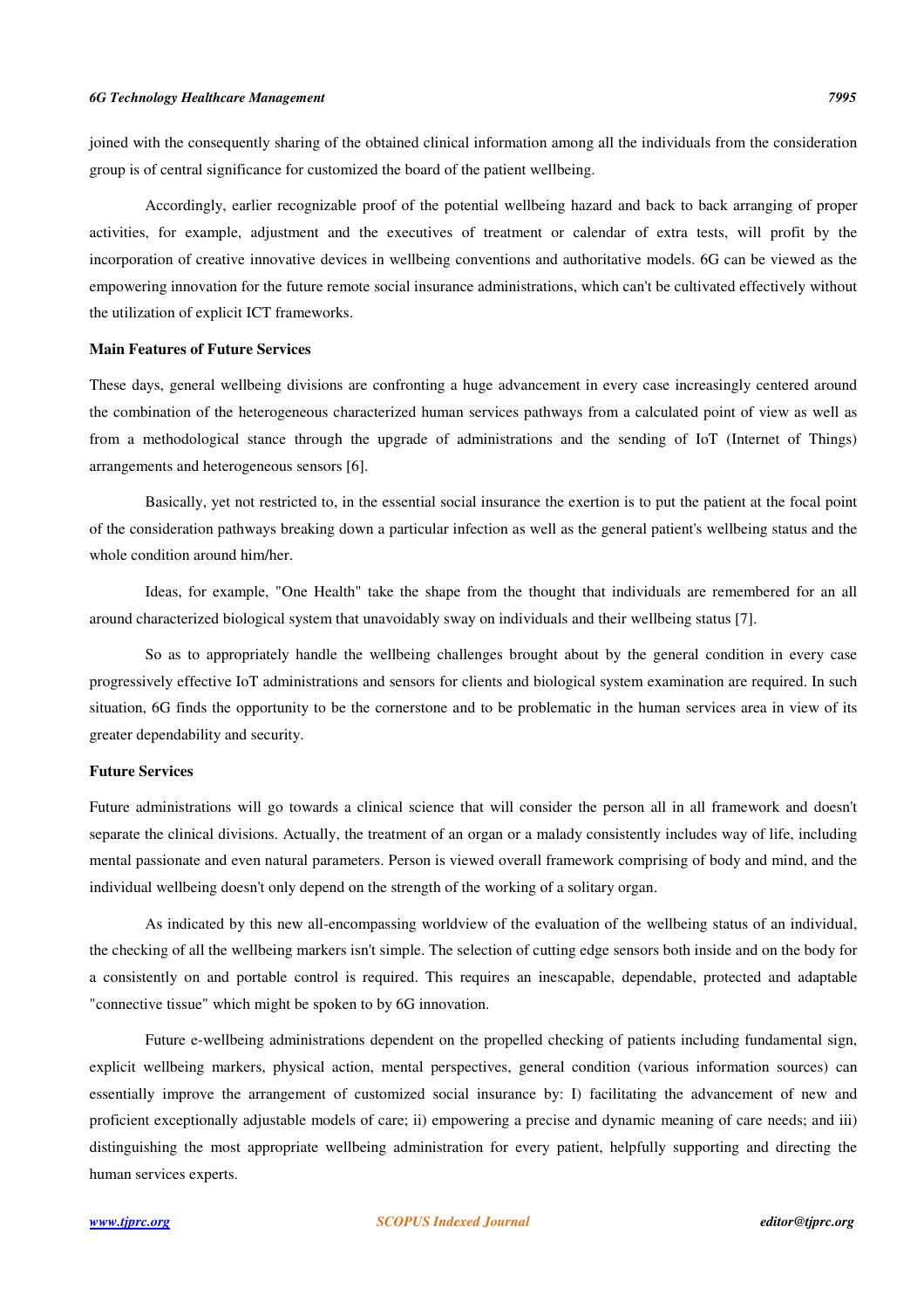The incorporation and connection of information (biometric parameters, physical movement, and adherence to treatment) through cutting edge Artificial Intelligence calculations will permit successful observing of the patient's wellbeing, giving a quick outline of the advancement of the taken estimations and a fast distinguishing proof of any oddities. This will empower the enactment of programmed alert for understanding counteraction/the executive's activities. Truth be told, acceptable consistence between some parametric/anthropometric checks and the recommended treatment is basic for improving or keeping stable patient wellbeing conditions, upgrading personal satisfaction, decreasing hospitalizations and in any event, for a progressively fitting utilization of analytic imaging and lab e-Health administrations may run from tele-observing for hazard counteraction to "keen medications" frameworks remotely actuated and from virtual tele-visits to cutting edge tele-restoration pathways. The utilization of bidirectional intuitive innovation and media communications additionally improves coordinated effort (continuous and huge correspondence) among all social insurance experts engaged with the patient consideration. The entirety of this in a roundabout way impacts on pharmaceuticals, diagnostics and pro costs and it helps decreasing grimness and death rates, hospitalization times and the expense of patient consideration. Besides, it likewise expands patients' self-administration, enabling and rousing them towards a progressively dynamic and powerful administration of their own wellbeing.

## **6G KEYFEATURES**

So as to present how 6G innovation can change the future remote medicinal services framework, a short review of the key highlights of 6G is given. While [8] centers around the meaning of 6G potential correspondence application situations and the related empowering interchanges innovations, a multidisciplinary 6G vision, including key drivers, inquire about necessities, difficulties and fundamental research questions is introduced in [9]. With the end goal of this paper it merits beginning from the five application situations bolstered by 6G correspondence advancements [8]:

- EMBB-Plus (Enhanced Mobile Broadband Plus). It is the replacement of eMBB of 5G and it should improve the presentation of versatile interchanges as far as obstruction, handover, information transmission, information preparing and interoperability yet additionally ensuring a significant level of security and protection.
- Big Com (Big Communications). It targets stretching out correspondence administrations to remote territories, by ensuring system inclusion and satisfactory nature of administration all over.
- SURLLC (Secure Ultra-Reliable Low-Latency Communications). It ought to give higher dependability than 5G URLLC and lower inactivity than 5G m MTC, including security angles.
- 3D-InteCom (Three-Dimensional Integrated Communications). It tends to 3D arrange investigation, arranging and streamlining, that considers the statures of system hubs (for example satellite, unmanned flying vehicle, submerged interchanges, full-dimensional MIMO models).
- UCDC (Unconventional Data Communications). It incorporates new correspondence models and standards that may run (yet are not restricted to) from holographic and material Internet to human-security interchanges. In outline, the principle necessities for 6G are the accompanying: rapid and high-limit correspondences, outrageous inclusion expansion, low force utilization, low dormancy, high solid interchanges, enormous availability and detecting and high security and protection.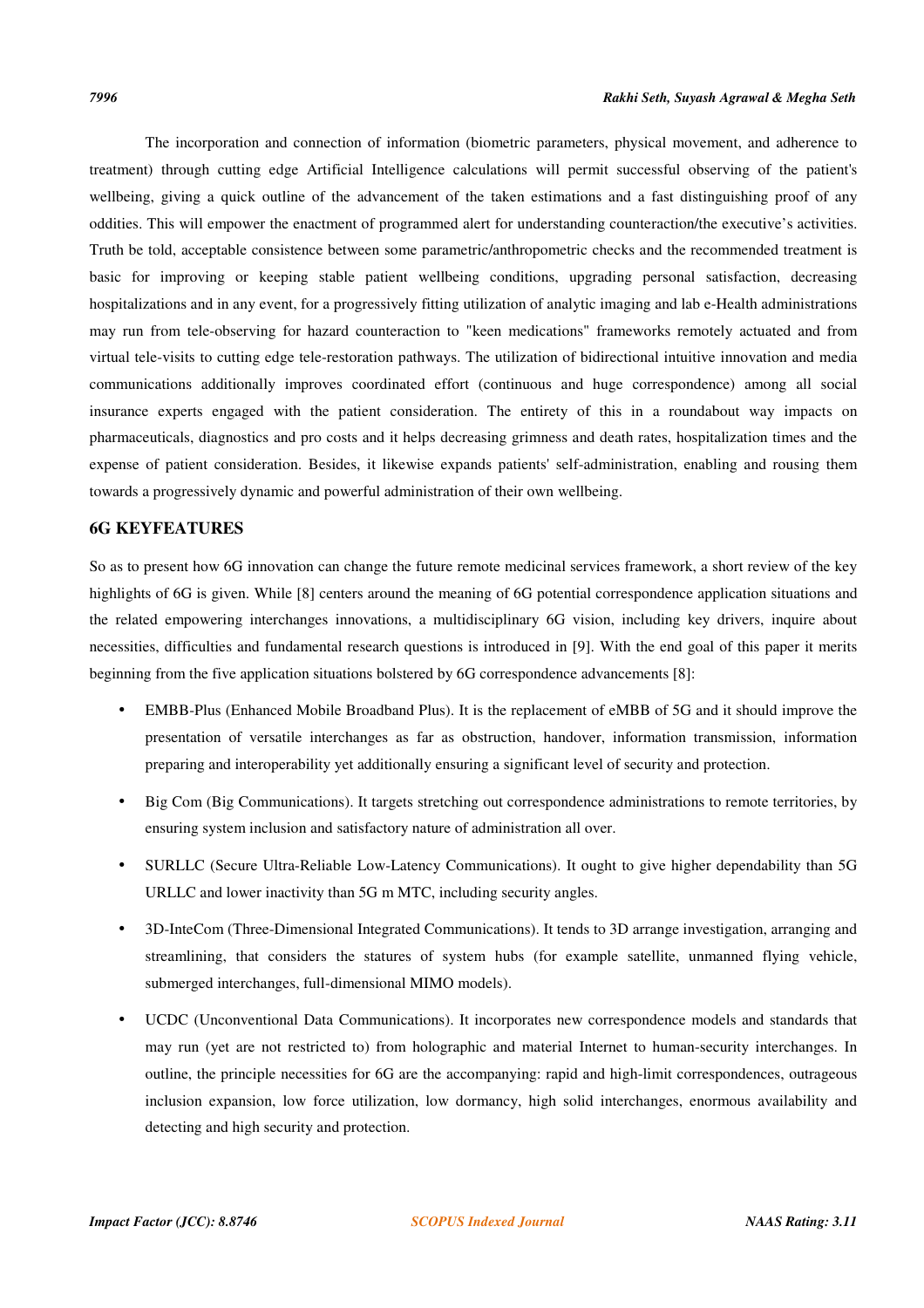The expansion of the internet and of the selection of Big Data and AI innovations request improvements of security and protection. Then again, in spite of the fact that the improvement of the otherworldly effectiveness in 6G would not be for an enormous scope because of the accomplishments previously came to by 5G innovation, rapid and high-limit correspondences will be the reason for the arrangement of cutting edge virtual/enlarged client experience. Also, novel vitality proficiency arrangements, including low force utilization gadgets, are relied upon to be characterized in consistence with the green correspondence worldview. At long last, new system designs are required to adapt to the dynamicity of system topology and to guarantee high reasonableness and full customization dependent on cutting edge AI usage. 6G insight will be conveyed over the correspondence organize, including operational, natural and administration levels.

# **6G WIRELESS TECNOLOGY AS HEALTHCARESERVICES ENABLER**

The appropriation of frameworks described by huge network, ultra-low dormancy and high speeds, higher battery limit, information driven ideal models will influence the social insurance setting prompting the decentralization of human services model and to accuracy and customized medication in accordance with the dynamic idea of individual. Wearable and interconnected electronic gadgets, including bio incorporated ones (for example electronic skin, nanoscale smart frameworks, and so forth) are required for a continuous checking of wellbeing related parameters.

6G innovation is the key empowering agent for this social insurance framework change. It will bolster the arrangement of new administrations for the checking, assessment and treatment of the individual wellbeing status. The human body will be viewed as a system hub, including physical, mental and social parts in an all encompassing vision of the person.

The observing of people's wellbeing status targeting prosperity, counteraction, interminable multi-morbidities or incessant infection difficulties the board and treatment personalization requires the reconciliation of information originating from controlled randomized clinical preliminaries and information gathered by various wellsprings of data in a genuine consistently world. This present reality information may incorporate natural, physical action, mental, treatment, and day by day life propensities information accumulated by gadgets and versatile applications, ecological sensors, open and private social insurance suppliers, and so forth. The corresponding highlights of these information may give new bits of knowledge into sickness designs, bolster medicinal services choice and improve the adequacy of potential wellbeing mediations.

Propelled frameworks for information investigation dependent on computerized reasoning and AI calculations permit a multi-reason understanding of an enormous measure of these heterogeneous procured information. The relationship principally among clinical, mental, way of life and ecological information will assist with forestalling and improve the people's wellbeing status, moving towards an all-encompassing vision of care. Concentrating on the correspondence frameworks, a few instances of how 6G will empower these administrations are given.

## **In-body, on-body, off-body Communications**

Focusing on tele-checking the wellbeing status of people through the reception of ICT frameworks, the programmed securing of information from person's (Body-Layer) speaks to a key component. The Body-Layer remembers for body, onbody and off-body correspondences that empower the social event of various data through in-body and on-body sensors and the transmission of information out of the person's body.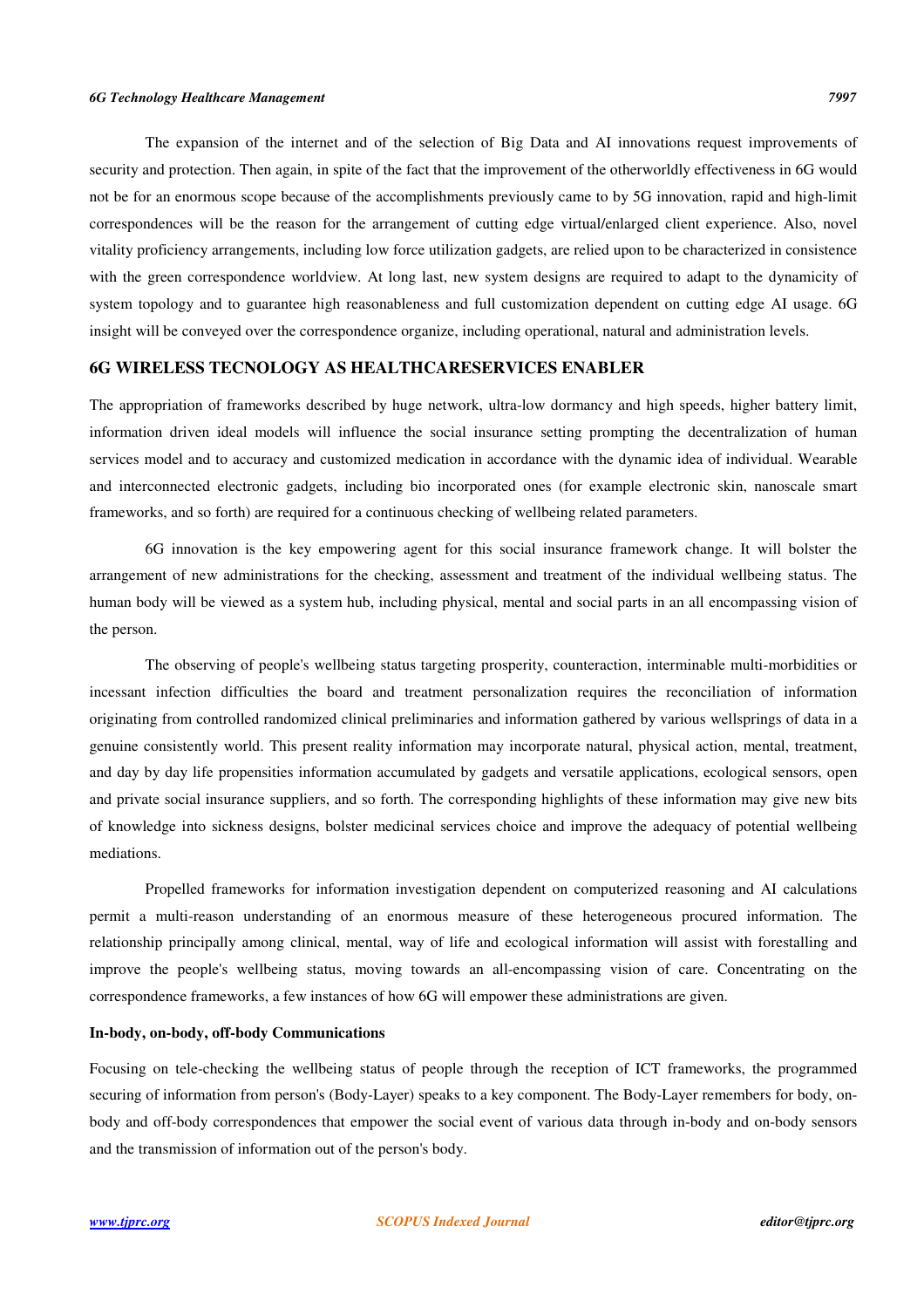In-body sensors are spoken to by nano-gadgets and additionally embeds, or particles going about as natural correspondences frameworks, while on-body sensors are wearable gadgets for bio-parameters estimations (e.g.: circulatory strain, beat oximeter, ECG sensors) obtaining. Then again, off-body correspondences permit the client straightforward and constant transmission of information to edge gadgets and to the cloud for short-and long haul examination, individually.

#### **Intelligent Nanoscale Inner Body Communications**

The interconnection of nanoscale gadgets dependent on nanomaterials (for example graphene) prompts the worldview of Internet of NanoThings (IoNT). Be that as it may, the counterfeit idea of IoNT gadgets and its potential undesirable impacts on wellbeing (for explicit wellbeing related applications) makes scientists center around a novel methodology: the Internet of Bio-Nano Things (IoBNT) [10]. The correspondence and system designing ideas are moved in the biochemical area, where natural cells inside the human body (Bio-Nano Things) empower intra-body detecting and incitation. Wellbeing information are gathered and transmitted to the wellbeing supplier and execution required activities are remotely enacted (for example discharge drugs) in view of the assembled data.

The meaning of new system designs and conventions for interconnecting heterogeneous bio-nano systems and for interfacing them with the encompassing digital condition are required. In this specific situation, Molecular Communications (MC) frameworks are fundamental to permit trade of data among cells. Considering concoction forms, data signals are balanced into substance qualities (for example particle focus, type and vitality state) and traded among cells. Distinctive cell flagging pathways are characterized dependent on the separation between the source (S) and the goal (D). These are: intracrine (S and D inside a similar cell), juxtracrine (S and D are cells in contact with one another), paracrine (S and D close however not in contact), or endocrine (S and D removed).

6G innovation assumes a key job in this specific circumstance and will empower the interconnection of IoBNT and IoNT to the IoT, giving an intend to the acknowledgment of the vision of "everything associated". In any case, new security instruments are required to adapt to the likelihood to get to the human body with malignant expectation (for example bio-digital fear based oppression), and furthermore confinement and following procedures inside the IoBNT are required for sickness area distinguishing proof, drugs nearby discharge, and so forth.

## **Human Bond Communications**

- Vivid and instinctive encounters not restricted to the advanced transmission of aural and optical data can be accomplished through the mix of the data originating from the other three tangible highlights: olfactory, gustatory and material. Human Bond Communication (HBC) speaks to a novel methodology dependent on the recognition and transmission of data utilizing each of the five human detects (sight, smell, sound, contact, and taste). It is characterized as an all-encompassing way to deal with depict and transmit the highlights of a subject in the manner people see it [11] [12].
- In the social insurance settings, completely checking and recreating the faculties to a remote area prompts a comprehensive correspondence mean of patients' wellbeing status, helping human services specialists in settling on significant and ideal information driven choices for their patients.
- In the following future, the transduction of "musings" or impressions of an individual (for example electrical trades of the mind) and their transmission to another individual may become reality. In any case, to get this going an "adaptable connective texture" of media communications that begins from inside the body and arrives at the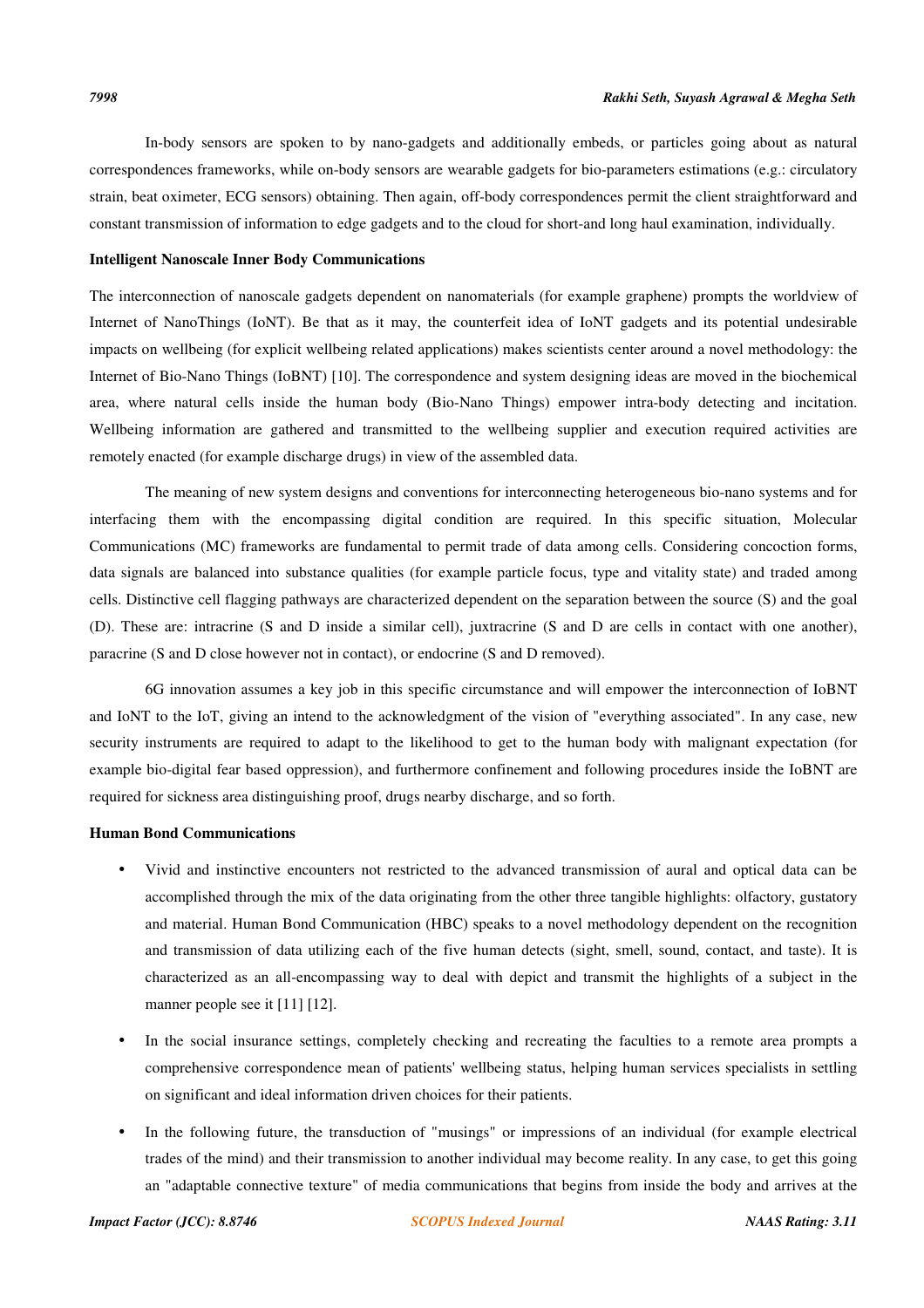last client through heterogeneous sections (center, cloud, and so on.) is required. 6G can be viewed as an innovative "texture" that may empower a drawing in client experience trough the impression of the more sensorial passionate data of the human body. This encourages the arrangement of cutting edge, customized and inescapable administrations extending from patients' checking, finding, help and treatment to the expansion of the discerning capacities of a person, tending to likewise mental and social perspectives.

#### **Visible Light Communication**

Obvious Light Communication (VLC) is an optical remote correspondence innovation which depends on the utilization of regulated noticeable light waves as a vehicle of data transmission. It is described by high information rate, intrinsic secure transmission, low vitality utilization and no radio recurrence radiation (prompting less human wellbeing risky impacts). Because of these points of interest, VLC is a legitimate contender for the arrangement of future remote medicinal services benefits in indoor settings. It tends to be incorporated with the current remote advances [13] and can be utilized both for social affair data from the individual body [14] and for "thick" correspondences among clients likewise misusing the lighting framework, which effectively give a downlink channel.

# **CHALLENGES**

#### **Privacy and Security**

Social affair data from in-and on-body sensors and transmitting the gathered information towards a cloud clinical Center for additional examination request new security arrangements.

Specifically, because of the restricted assets of the body sensors as far as vitality utilization and calculation capacities, accomplishing secure correspondence inside and on the body despite everything speaks to an open research zone. The fundamental difficulties emerge from: I) the restricted assets (power, calculation, stockpiling limit and so forth.) of nano devices, which make unfeasible the appropriation of on-request key conveyance strategies and troublesome the usage of pre-sent key methods; and ii) the need of giving versatile system in a nano-space [15]. Accordingly, unique confirmation vitality productive calculations and shorter key length cryptographic systems along with new correspondence and security structures are required. A few examinations have been completed in the structure of atomic interchanges both for a fundamental assessment of the mystery limit in a dispersion based MC framework [16] and for proposing new wellsprings of encryption dependent on natural particles (for example DNA and RNA). Be that as it may, particularly in nano-scale settings, further examination is as yet expected to adapt to particles unconstrained response and wild situations.

## **Technological Aspects**

The joining of detecting, high goals imaging and high exact situating on versatility, imagined by the 6G innovation, will open new administrations, specifically in the wellbeing area. The expanding enthusiasm of logical research to in-body nano-gadgets (both wet and dry), including biochemical interchanges, will drive the future importance of body as a major aspect of the system. Association and collaborations between natural cells and electrical nanodevices isn't any longer incomprehensible. The likelihood to impart both utilizing electromagnetic waves and biochemical responses/particles dispersion can make the human body a correspondence situation, as the fiber or the ether. The Internet of Bio-Nano-Things worldview incorporates the two inserts, nano-scale counterfeit gadgets just as natural combined particles. All these are components of a system and can convey through explicit systems administration gadgets. Cooperation between in-body and on-body hubs will permit to recuperate significant data from extremely inside the body and course it to the cloud. All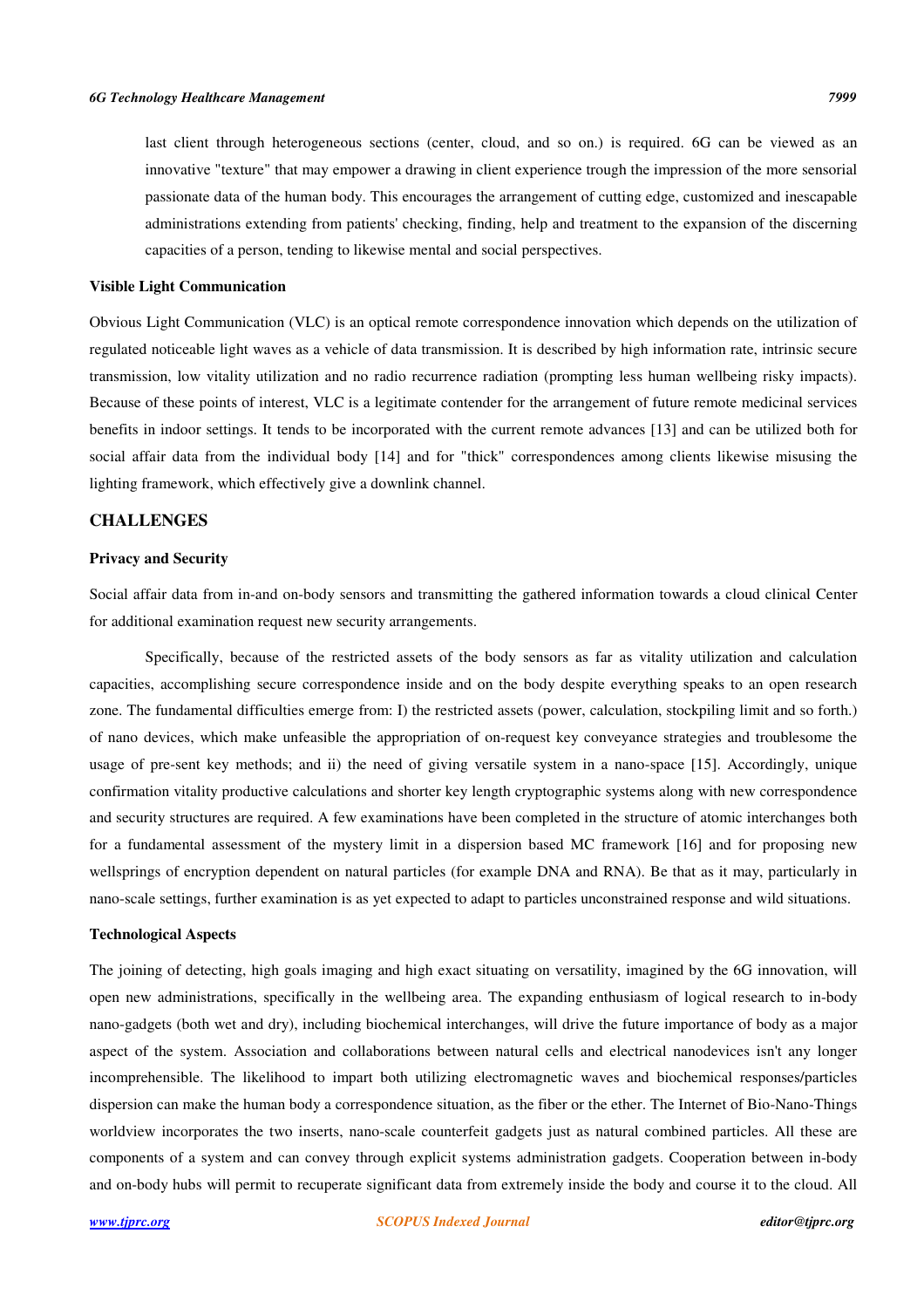these various types of hubs, from exceptionally minuscule to large scale, have altogether different prerequisites to impart data. 6G innovation will be the texture that can make all these various components part of a solitary system, permitting a persistent, reliable and secure dissemination of data.

The investigations about people incorporate, consistently, the mystic/feeling circle. Mental angles are critical for the strength of an individual. The data recovered by in-and on-body sensors can be utilized to deduce not just the wellbeing from a natural perspective, yet additionally from an enthusiastic one. Information originating from consistent checking of human body during the regular daily existence can be joined/related to obtain an all out vision of the wellbeing status of the individual, and 6G innovation can manage the cost of the network for this, on account of its natural unavoidable and versatile attributes on portability.

In June 2019, the Panel published the report "The Age of Digital Interdependence" and with it a series of recommendations to improve digital cooperation. While no single vision emerged, there was broad agreement that "governments, the private sector and civil society will need to find new ways to work together to steer an effective path between extremes of over-regulation and complete laissez- faire". According to the Report a multi-stakeholder "systems" approach for digital cooperation and regulation that is adaptive, agile, inclusive and fit for purpose for the fast-changing digital age is necessary. A concrete recommendation desirable in a 6G scenario, deals with, where possible, to test new regulatory approaches on a small scale before being rolled out widely – through, for example, trial periods, or pilot zones, where experimentation with different levels of regulation can be carried out in a controlled environment to test their impact.

# **MULTI-DISCIPLINARY IMPACTEVALUATION**

Obtaining these goals requires facing important challenges form the technological point. of view Gathering data from very different devices, from nano to macro, and communicating in heterogeneous type of channels, from chemical to radio or free-space optical, will face important challenges,as1) propagation in different environments, from inside the human body to atmosphere or fiber; 2) different devices capability; 3) high accurate positioning; 4) ultra-fast computing and delivery of information to destination; 5) harvest energy in every environment and wireless energy transfer; 6) resource management and networking of heterogeneous data from heterogeneous sources; 7) interference management and mitigation; 8) ultrafast machinelearningandartificialintelligence;9) access schemes formassivewirelessnetworks;10) cyber security.

#### **Ethical Aspects**

6G can enable, on a massive scale, the use of multiple and heterogeneous data-driven decision-making system that can drive the transformation of preventive and healthcare pathways towards real needs of individuals and society.

In order to drive such process ethically, it is fundamental to involve citizens in a participative process that requires the increase of health literacy, and the empowerment of citizens as data owner.

In parallel, the digital divide poses the challenge of equity in the access to healthcare. An increasingly digitised world risks leaving marginalized people behind.

The increase in interconnectivity rein force our underlying interdependence, thus Digital Cooperation across domains and across borders is critical to realize the transformational potential of digital technologies, while safeguarding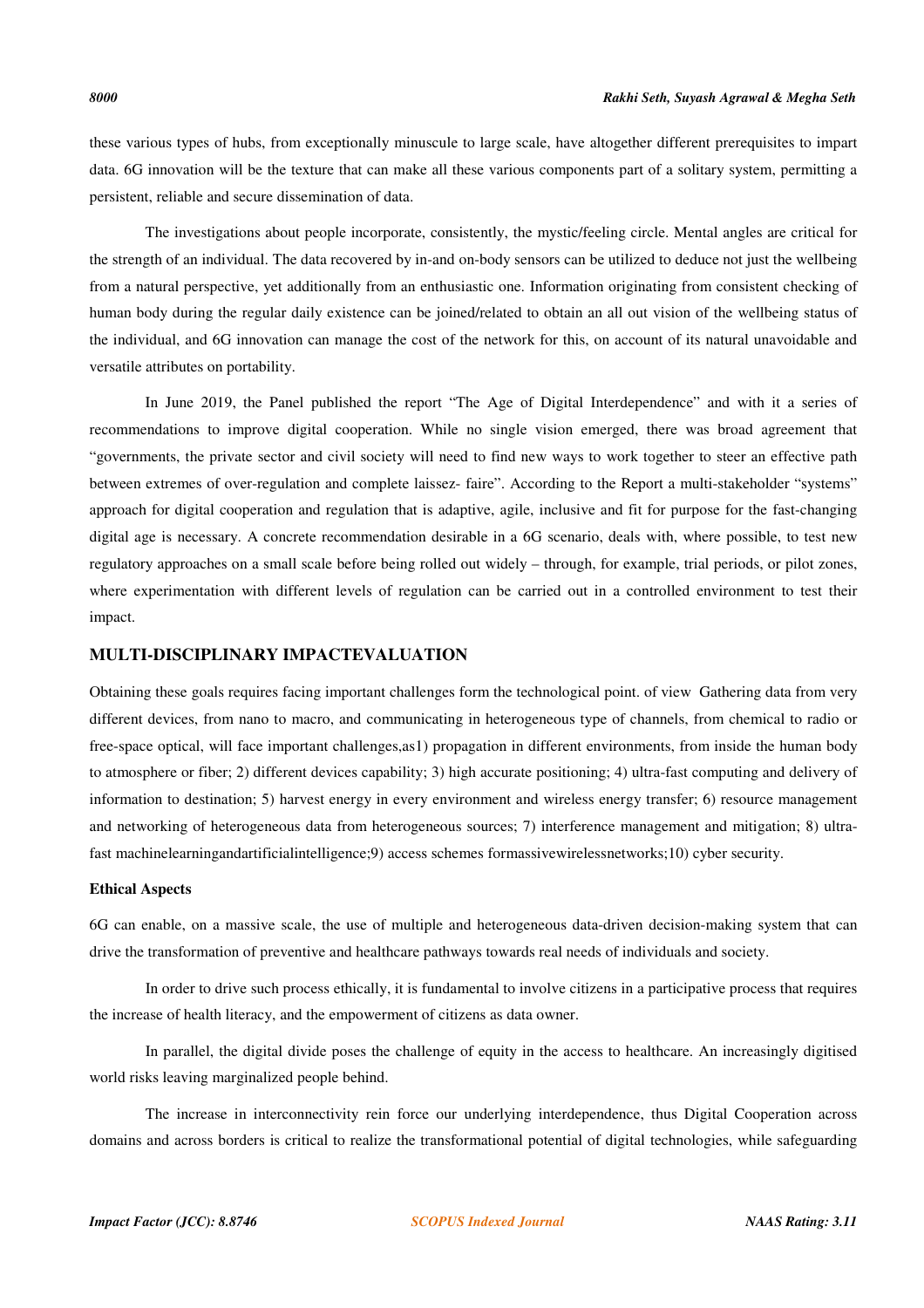## *6G Technology Healthcare Management 8001*

importance in order to face the challenges of the forth coming 6Gera.

against risks and unintended consequences [17]. Therefore, establishing common regulatory frame work is of paramount

#### **Regulatory Aspects**

In July 2018 the Secretary-General of the United Nations appointed the High-level Panel on Digital Cooperation. The Panel mission is to identify good practices and suggest modalities for working cooperatively across sectors, disciplines and borders to address the social, ethical, legal and economic impact of digital technologies, in order to maximise their benefits and minimise their harm[17].

6G compared to 5G get the chance to make a concrete step forward in terms of functionalities and quality of the experience shifting the focus on services (and not more on the users), enforcing a service's reliability, deploying VAR (Virtual Augmented Reality) on a massive scale and concretely rooting Smart City components. This causes massive impact even in the healthcare sector. The following subsections try to highlight the potential impacts for three actors of the health domain, namely: a) patients, b) healthcare professionals, and c) Society.

## **Patient's Point of View**

6G finds the opportunity to create a bigger effect on the nature of social insurance got by patients and to fuel huge changes in the manner by which human services is given and could be a considerable empowering agent of another kind of "customized medicinal services" approach.

The a lot more noteworthy capacity to persistently accumulate tolerant explicit information and the capacity to process, break down and rapidly return prepared data and prescribed blueprints to the patient will give patients more noteworthy capacity to oversee conditions on their own contemplating wellbeing related information as well as natural data. The personalization of medicinal services likewise implies that doctors and other social insurance suppliers will have the option to make "without a moment to spare" judgments and tailor cures all the more near a specific patient's very own needs because of the higher and increasingly dependable measure of information gathered from an enlarged assortment of sources (AI advancements, IoT arrangements, HBC sensors, in-body, on-body off-body correspondence sensors and so forth.). This could open the entryways for a decrease of the quantity of re-hospitalizations and gives the chance to improve patients' cash reserve funds and mental pressure.

Also, 6G will quality the patients ceaseless observing in this way improving the viability of preventive consideration. Actually, through 6G, nonstop checking will uphold the improvement of new extra information streams therefore implementing prescient examination and keen [18].

## **Healthcare Professionals' Point of View**

6G technology may change the future healthcare system enabling the achievement of new goals from the healthcare professional's point of view. Some of them are:

- The increase of the quality of the primary and homecare system through real-time monitoring and information sharing of patient's condition and pharmacological efficacy for a constantly updated and revised care path.
- The improvement of the quality of life through *proactivity* by maintaining the patient's residual functional capacities and preventing the deterioration and disabilities of patients' health.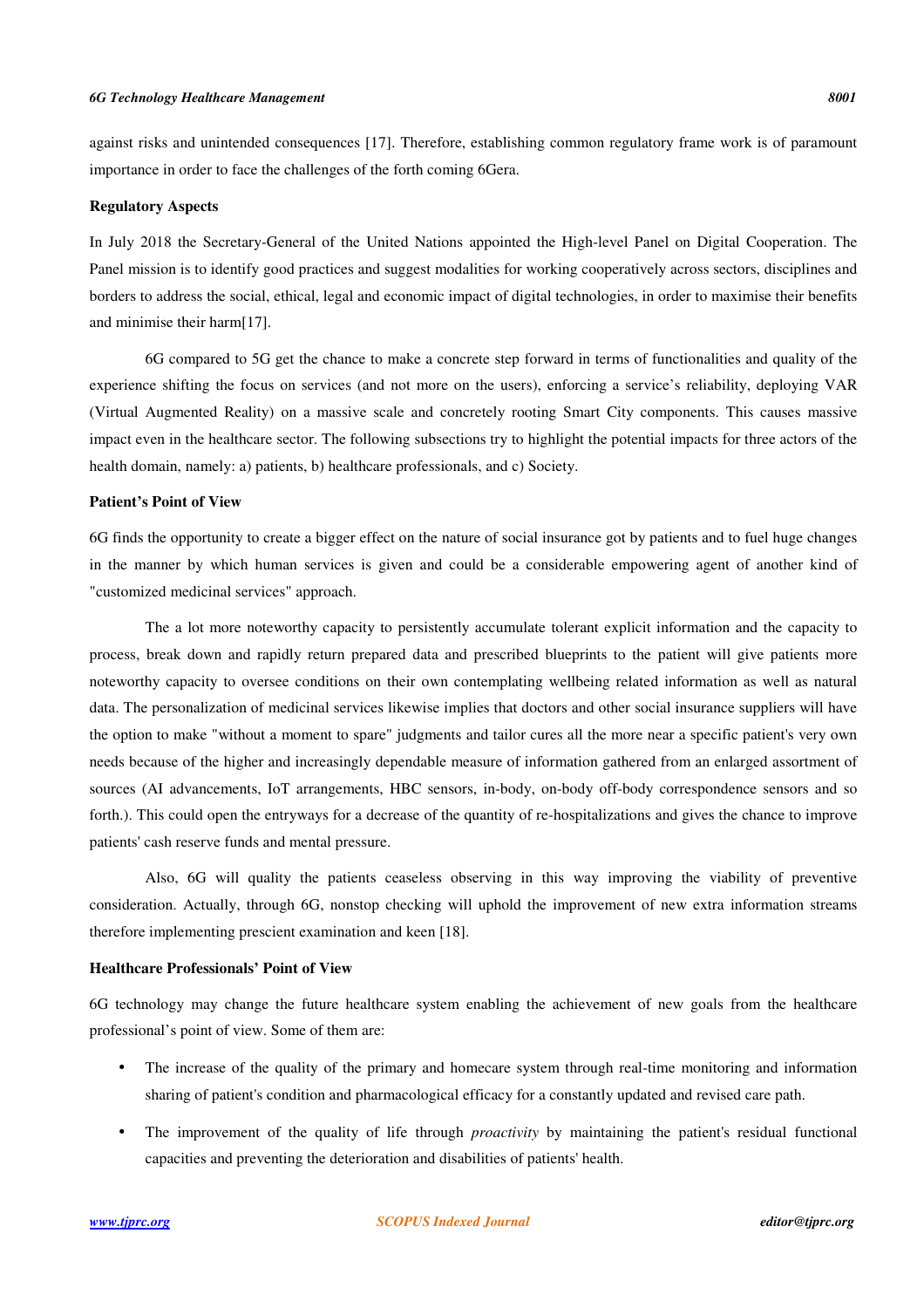- The rationalization of health costs through the reduction of improper access to hospital and health services, the reduction of expenses for non-targeted, specialized and diagnostic drug therapies, etc.
- The economic and financial sustainability of a system in which chronic and highly personalized patient care is mainly carried out at the patient's home.
- The dynamic adaptation of health policies to the ongoing evolution of the population needs by orienting resources towards the implementation of services based on the changing population health.

## **Society**

From the general public perspective, the predictable impacts from the 6G's sending are numerous. In reality, 6G sending has the possibility to totally adjust the social insurance framework establishing the framework to a progressively adaptable and customized framework in which assets are appropriately dispensed by a "win-win" approach planned for decreasing the misallocation of assets (human and fiscal assets) and their waste. Truth be told, because of the improved personalization of social insurance, 6G can possibly affect on open human services framework and private clients cost investment funds and profitability enhancements: this is the situation in the event that we consider the predominant administration of long haul and interminable conditions. Furthermore, 6G could strengthen the locus of care move from medical clinics to homes and other lower-cost settings along these lines offering another wellspring of cost-reserve funds [19]. Moreover, 6G, on account of its troublesome behavior, could support the difference in the business biological system by opening the market to new partners like smaller scale administrators and asset intermediaries, empowering numerous new plans of action yet additionally reviving the old ones.

# **CONCLUSIONS**

Wellbeing is one of the vertical of 6G. 6G innovation will assume a key job in giving productive and financial patient remote administrations and will bolster human services experts in their day by day exercises. They will ease and empower quiet consideration at home, adapting both to the developing number of patients and the absence of social insurance experts' assets. The 6G framework is here broke down as a potential answer for meet the necessities of the remote social insurance of things to come. The 6G innovations guarantees are here subtleties, just as the difficulties that must be looked to offer the new types of assistance in the social insurance arrangement of 2030.

## *REFERENCES*

- *1. European Commission, Orientations towards the primary Strategic Plan for Horizon Europe, December 2019*
- *2. World Health Assembly. Goals WHA51.7. Wellbeing for all arrangement for the twenty-first century. Geneva: World Health Organization, 1998. 2019, "Welfare e salute in Toscana". http://www.regione.toscana.it/reports/10180/13809783/Welfare+e +Salute+2019+vol+1/80c78777-e16e-4f22-ab43-bc9003bb095c last get to January 15 2019.*
- *3. Sarkar U., Gourley G. I., Lyles C. R., Tieu L., Clarity C.,NewmarkL.,Singh K., Bates D.W. , 2016, "Convenience of monetarily accessible versatile applications for differing patients", Journal of General Internal Medicine, 31(12), 1417–1426.*
- *4. Mahalakshmi, B. Naga, and V. Vara Prasad. "Study on Mechanical Behaviour of Carbon Fiber Reinforced Epoxy Composites." International Journal of mechanical and production engineering research and development (2013).*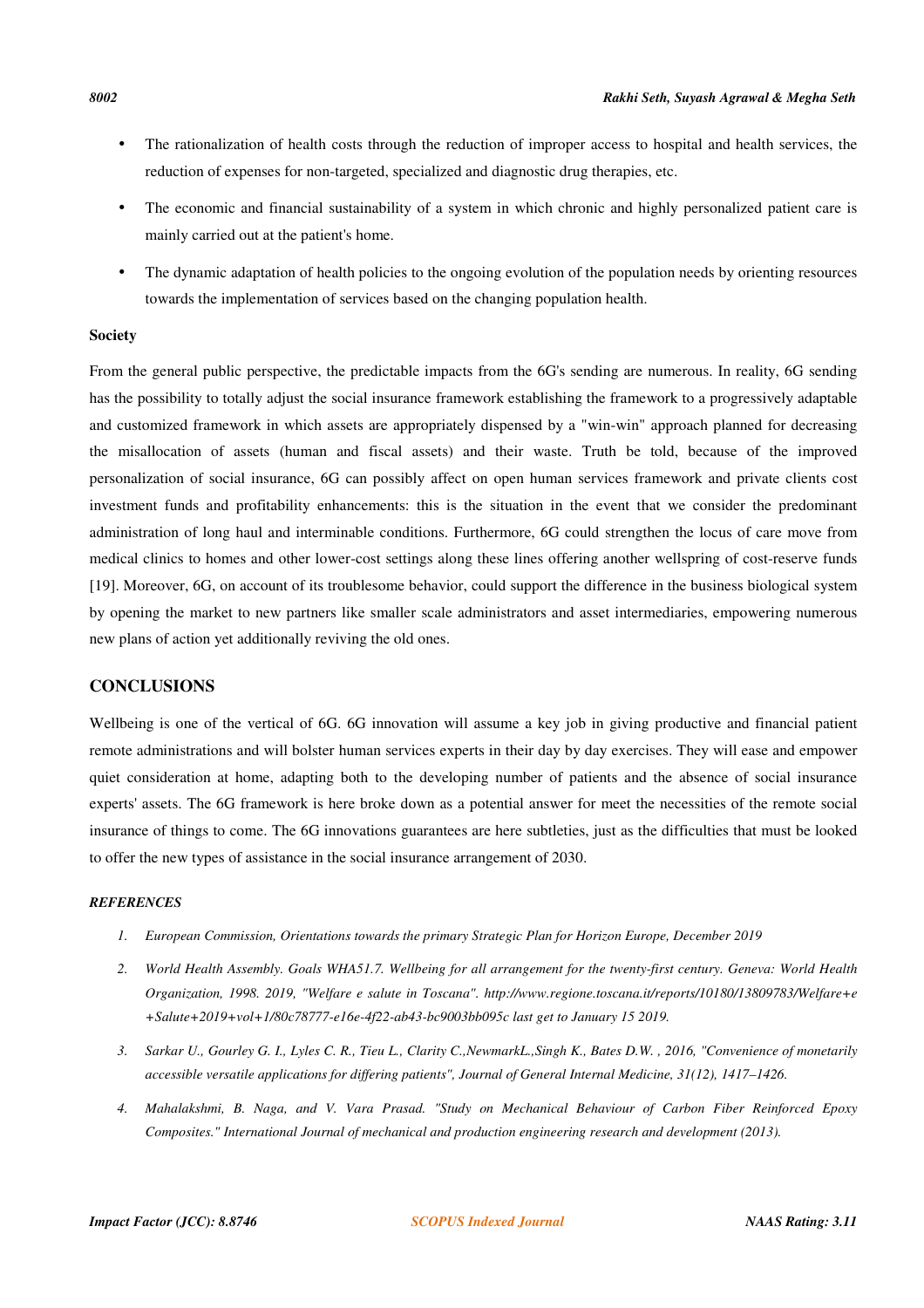- *5. Birkhoff S., Moriarty H., 2016, "Intercessions utilizing cell phone wellbeing applications across different populaces: An integrative audit of the writing", Journal of Informatics Nursing,1(1), 13–24.*
- *6. WHO, "Coordinated consideration models: an outline", Health Services Delivery Program Division of Health Systems and Public Health, 2016.*
- *7. World Bank, "One Health; Operational structure for reinforcing human, creature, and natural general wellbeing frameworks at their interface, World Bank Group, 2018.*
- *8. Selvam, Rajiv, and Surjith Jacob. "Experimental Investigation and Analysis of Smaw Processed Carbon Steel Pipes." International Journal of Mechanical and Production Engineering Research and Development 8.5 (2018): 29-40.*
- *9. Dang, S., Amin, O., Shihada, B. et al. What ought to 6G be?. Nat Electron 3, 20–29 (2020). https://doi.org/10.1038/s41928- 019-0355-6*
- *10. Aazhang, Behnaam and Ahokangas, Petri and Alves, Hirley and Alouini, Mohamed-Slim and Beek, Jaap and Benn, Howard and Bennis, Mehdi and Belfiore, Jean and Strinati, Emilio and Chen, Fan and Chang, Kapseok and Clazzer, Federico and Dizit, Sudhir and DongSeung, Kwon and Giordiani, Marco and Haselmayr, Werner and Haapola, Jussi and Hardouin, Eric and Harjula, Erkki and Zhu, Peiying. (2019). Key drivers and research difficulties for 6G pervasive remote knowledge (white paper).*
- *11. Slamet, Riskiono. "Fabrication and Characterization of Eriochrom Cyanine R Entrapped Sol–Gel Membrane for Determination of Aluminium (III)."International Journal of Chemical & Petrochemical Technology (IJCPT) 3. 3, Aug 2013, 1-8*
- *12. I. F. Akyildiz, M. Pierobon, S. Balasubramaniam and Y. Koucheryavy, "The web of Bio-Nano things," in IEEE Communications Magazine, vol. 53, no. 3, pp. 32-40, March 2015. doi: 10.1109/MCOM.2015.7060516T.*
- *13. E. Del Re, S. Morosi, L. Mucchi, L.S. Ronga, S. Jayousi, "Future Wireless Systems for Human Bond Communications", Wireless Personal Communications - Springer (2016) 88:39–52, DOI 10.1007/s11277-016-3240-x*
- *14. Phuntulee, Siriporn, et al. "The Pattern of Health Management with Self-Reliance Based on Mpi People Local Wisdom, Phrae Province, Thailand." International Journal of Educational Science and Research (IJESR) 6.3 (2016).*
- *15. Iftikhar, H. A. Khattak, Z. Ameer, M. A. Shah, F. F. Qureshi and M. Z. Shakir, "Human Bond Communications: Architectures, Challenges, and Possibilities," in IEEE Communications Magazine, vol. 57, no. 2, pp. 19-25, February 2019. doi: 10.1109/MCOM.2018.1800531*
- *16. Ahmed, I., Karvonen, H., Kumpuniemi, T. et al. Remote Communications for the Hospital of the Future: Requirements, Challenges and Solutions. Int J Wireless Inf Networks (2019) doi:10.1007/s10776-019-00468-1*
- *17. Mahalakshmi, K. also, M, Sivaram and Kumari, K. Shantha and Yuvaraj, D and Keerthika, R., Healthcare Visible Light Communication (2018). Universal Journal of Pure and Applied Mathematics, Volume 118 No. 11 2018, 345-348. Accessible at SSRN: https://ssrn.com/abstract=3352115*
- *18. Mucchi, S. Jayousi, A. Martinelli, S. Caputo and P. Marcocci, "An Overview of Security Threats, Solutions and Challenges in WBANs for Healthcare," 2019 thirteenth International Symposium on Medical Information and Communication Technology (ISMICT), Oslo, Norway, 2019, pp. 1-6. doi: 10.1109/ISMICT.2019.8743798*
- *19. L. Mucchi, A. Martinelli, S. Jayousi, S. Caputo and M. Pierobon, "Mystery Capacity and Secure Distance for Diffusion-Based Molecular Communication Systems," in IEEE Access, vol. 7, pp. 110687-110697, 2019. doi: 10.1109/ACCESS.2019.2932567*
- *20. United Nations, The time of advanced association, Secretary-General's High-level Panel on Digital Cooperation Report, 2019.*